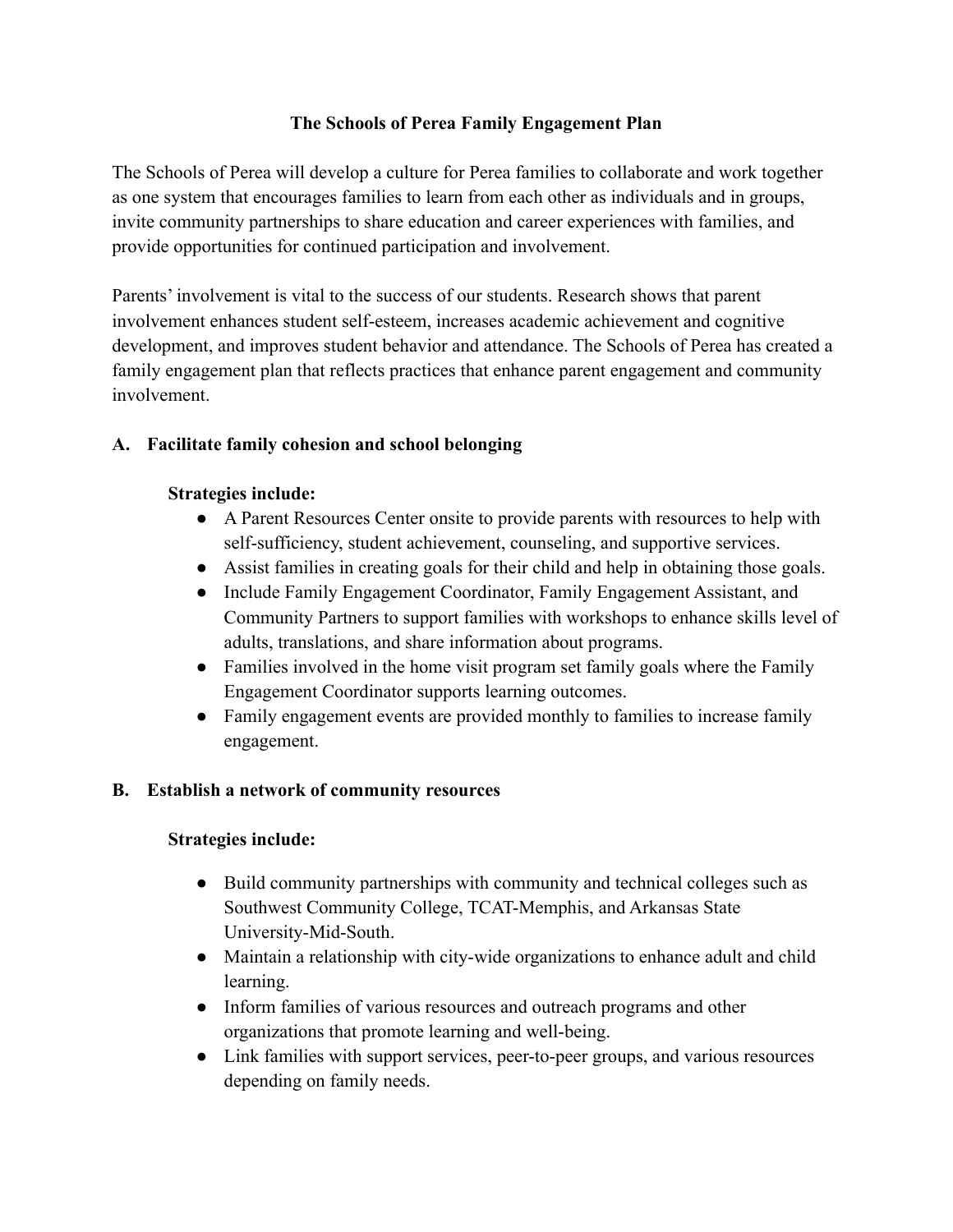● Ensure that families are aware of services and their rights under federal and state laws.

## **C. Increase family participation in decision-making**

### **Strategies include:**

- Improvements to the Parent Advisory Board to increase parent togetherness and work to improve our school.
- Families will be given the opportunity to give input on campus climate surveys, beginning, and end of year surveys, surveys about future programs, surveys about their needs, surveys about family engagement, etc.

### **D. Equip families with tools to enhance and extend learning**

#### **Strategies include:**

- Approach parents as equal partners in their child's education while emphasizing parents as the child's first teacher.
- Parent/Teacher conferences twice a year to discuss their child's academic progress.
- Providing monthly calendars that provide ideas and activities to do with their child at home to enhance the learning in the classroom.
- Technology workshops to allow parents to be active partners in their child's education and help them become 21st-century learners and ultimately digital citizens.
- Host a networking workshop providing a wide variety of community services available at the event.
- Family Engagement Coordinator providing individual sessions on developmentally appropriate activities to utilize at home.

# **E. Develop staff skills in evidence-based practices that support families in meeting their children's learning benchmarks**

#### **Strategies include:**

- Ongoing professional development for all staff members in the area(s) of cultural responsiveness and how to connect families.
- Provide knowledge based on the importance of family engagement.
- Provide professional development that focuses on crucial conversations.
- Additional professional development to include de-escalation skills, dealing with families in crisis, confidentiality, etc.